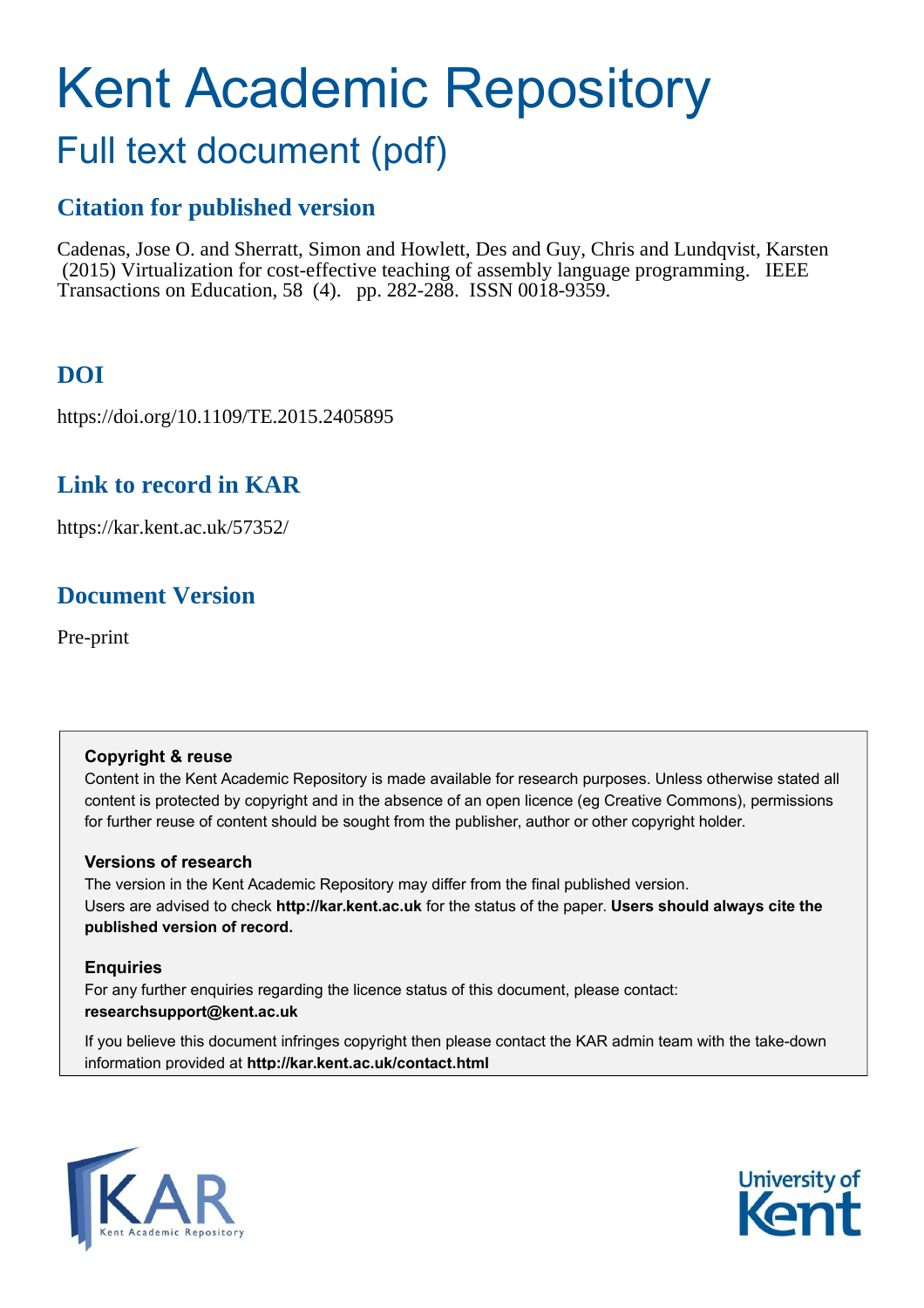# Virtualization for Cost-effective Teaching of Assembly Language Programming

José O. Cadenas, R. Simon Sherratt, Fellow, IEEE, Des Howlett, Senior Member, IEEE, Chris G. Guy, Senior Member, IEEE, and Karsten Lundqvist, Member, IEEE

**Abstract—A virtual system that emulates an ARM-based processor machine has been created to replace a traditional hardwarebased system for teaching assembly language. The proposed virtual system integrates, in a single environment, all the development tools necessary to deliver introductory or advanced courses on modern assembly language programming. The virtual system runs a Linux operating system in either a graphical or console mode on a Windows or Linux host machine. No software licenses or extra hardware are required to use the virtual system, thus students are free to carry their own ARM emulator with them on a USB memory stick. Institutions adopting this, or a similar virtual system, can also benefit by reducing capital investment in hardware-based development kits and enable distance learning courses.** 

#### **Index Terms—Microprocessors, Virtual Machines, Software Libraries, Electronic Learning.**

#### I. INTRODUCTION

HIS document demonstrates how students' microprocessor laboratory experience and assignments can be improved using a THIS document demonstrates how students' microprocessor laboratory experience and assignments can be improved using a virtual system built around the processor emulator QEMU [1] for the teaching and learning of assembly la processors. The proposed system uses a standard PC equipped with a native x86 compatible processor running Windows or Linux (referred to as host) where an application is launched that runs Linux on an emulated ARM system (referred to as the guest). The virtual ARM system is logically indistinguishable from a physical board-based ARM processor system. The resources to run the guest virtual ARM system are made available to students as a compressed downloadable zip file [2]. When these resources are uncompressed, a folder with an executable and some data files is generated requiring around 1GB of storage space. Once the virtual system is running on a host machine, students have the option to interact with the guest machine using an X11 graphical interface [3] or in console mode (text only). When a student logs on to a guest account, all tools required for software development such as text editors, assembler, compiler, linker, debugger, etc., are natively available for targeting an ARM processor.

The virtual solution presented in this paper was adopted as a general replacement for the traditional hardware approach of using physical embedded boards equipped with a target processor, typically physical 8-bit processors, or 32-bit processors such as the 68K, MIPS and embedded PIC 8/16/32-bit processors [4]. This new virtual system also replaces the need for having crosstools running on a Windows host (cross-compilers) thus the cost of software license fees is saved. In addition, there is no need for extra hardware to be purchased and/or replaced, such as proprietary tools for communication and debugging for the embedded board from the host machine. An immediate benefit of this approach is that a development environment can be replicated quite easily by students on their own PCs anywhere, anytime, since the whole system fits onto a standard USB memory stick. Assisted labs are still scheduled, mostly for students to get direct support from teaching staff. Students can dedicate any extra development time as a matter of personal choice without them requiring access to any extra university resources such as hardware/software or PC laboratories.

#### II. A QUICK REVIEW OF VIRTUALIZATION AND EMULATOR SYSTEMS

Virtualization is a rich and wide concept; in fact, it has been applied in different forms at different levels for over forty years [5]; as a cost-effective way for software development [6], or for single servers to run different operating systems [7]. With tools such as VMWare [8] and VirtualBox [9], virtualization has now become easier and popular for all kind of users. Virtual machines, created with these two popular tools, currently cannot emulate an ARM processor and this explains the choice to use QEMU. QEMU can emulate several systems with different CPUs [1]. It has previously been used for mixed simulations of hardware and software models [10]. Also, dual-core virtual platforms to validate the functionality of hardware and software have been demonstrated [11].

An emulator is a way of allowing program code to run in a controlled environment with facilities that may, or may not, physically exist. The primary issue with emulators comes down to speed and resources such as storage and input/output devices.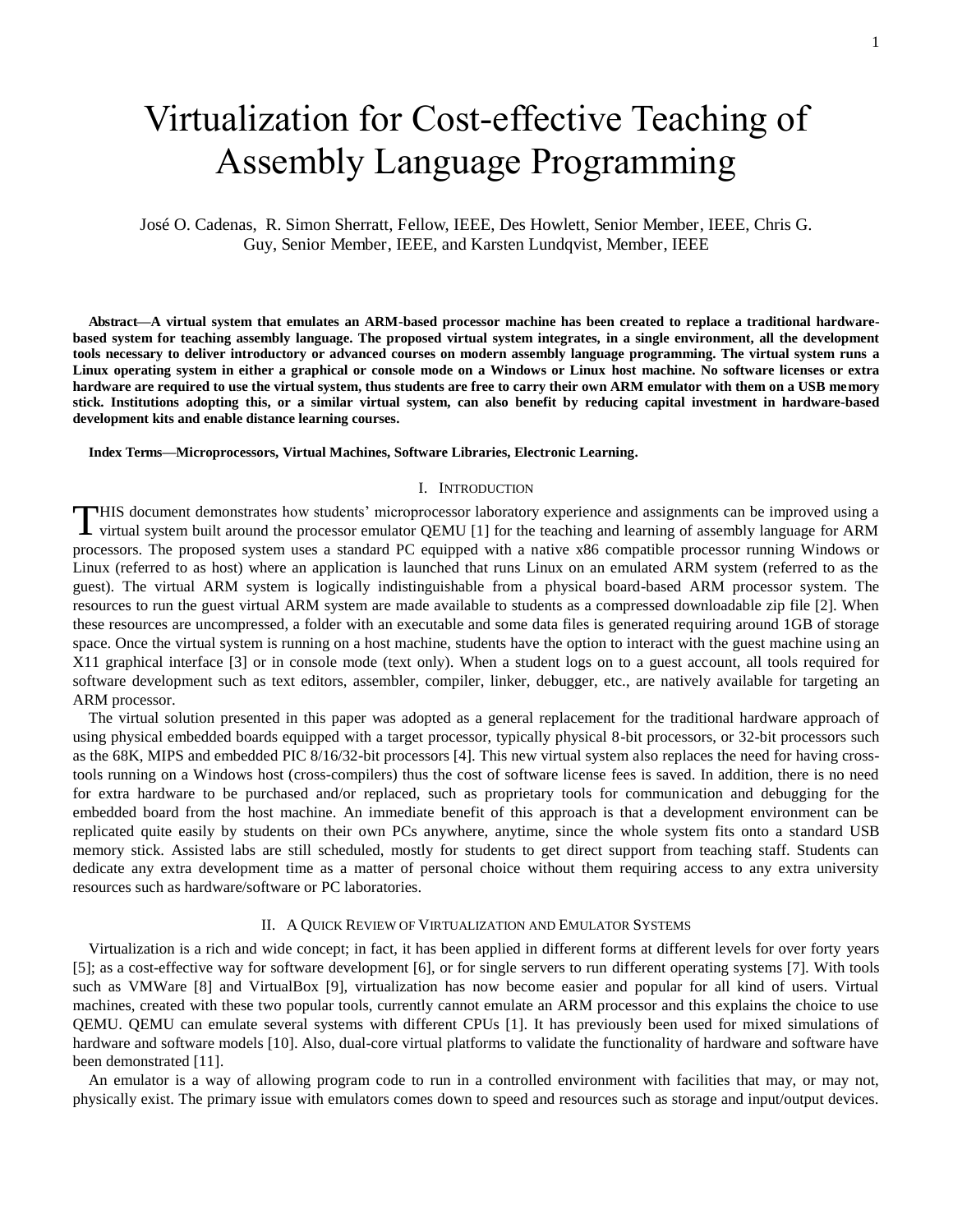The emulator program has to execute several lines of software code in order to replicate the functionality of a totally different single machine instruction; this may only require a few nanoseconds in state-of-the-art hardware. In terms of storage, the computer running the emulator must have access to enough space for itself to run, as well as space for part or the whole of the emulated system. Also, since the emulator is a computer program, it can be adapted more easily than physical hardware.

The first emulators were concerned with the functionality of the much simpler systems than those on which they were run. Small 8-bit microcontrollers could be emulated on a PC at a fraction of real-world speed while providing the full range of debugging capabilities so that microcontroller code could be tested without having to build a circuit. A popular example of an emulator is the Multiple Arcade Machine Emulator (MAME) [12]. As host computers have become more powerful and capacious, it has been possible to emulate ever more complex systems.

The use of emulators to support teaching concepts in computer architecture is not new. A popular teaching environment was SPIM, an emulator for the MIPS 3000 architecture [13]. SPIM was a large step forward in emulator technology but was not flexible enough for demonstrating the interaction between high-level and assembly languages. SimpleScalar [14] is still one of the most well known emulators. Although it is possible to teach assembly language using it, it is mainly used for performance analysis of applications based on specific processor features. However, SimpleScalar does not run a full system; besides, it is common the need to use external cross-compilers when developing applications for it. Bochs runs a full system but does not emulate an ARM-based system [15]. Simics does emulate an ARM system but requires a license [16]. However, QEMU is a freely available emulator for a number of different processor architectures. For this work, QEMU running under Windows has been used to emulate an ARM processor of sufficient processing power that it can execute a complete Linux operating system; Ubuntu release 9.04 is used here.

Uses of virtualization for laboratory practices, in teaching and education, is recently reported frequently [17-19].

#### III. BUILDING A QEMU ARM SYSTEM

A QEMU-based system is composed of a number of software components. A simple way to understand the relationship across all these components is by having a look at the command and arguments used when invoking the emulated system to run. A run command has in general the following structure:

>qemu-system-arm -M versatilepb \ –kernel Zimage –hda arm-lab.img –m 256

The command is actually passed in a single line  $(\cdot)$  is used to indicate that the line still continues). "qemu-system-arm" is the host executable to run a full system emulation for an ARM architecture ('>' indicates a command console prompt). This requires a QEMU installation on the host machine freely available from the QEMU web site resources [20]. The argument "versatilepb" is the specific ARM-based machine to emulate; one among some possible supported choices. The argument "Zimage" given after the "–kernel" flag is the name of the file generated after a Linux kernel compilation process. The argument "arm-lab.img" given after the "-hda" flag is the name of the file to be used as the hard disk for the emulated system. This corresponds to a Linux file system. The argument 256, given after the "-m" flag, requests the allocation of 256MB of memory space as main memory. A maximum of 256MB is in place for the "versatilepb" machine.

The success in getting a workable full system emulator is essentially due to a successful generation of two files Zimage and arm-lab.img.

#### A. Generating a Linux kernel for an ARM-based system

A Linux kernel is an operating system kernel released under the GNU General Public License [21] as C sources files. In order to run Linux on an ARM-based machine requires the generation of a Linux kernel executable targeted to an ARM machine. This process is well documented [21]; after a successful compilation process, the image will be ready as "zImage".

#### B. Generating a Linux file system for ARM

The quickest and possibly safer way to generate a root file system for ARM is to use automated scripts written specifically for that purpose. Firstly, a blank image file was created with a size of 1GB with the name "arm-lab.img". Secondly, this blank image was formatted with a Linux file system and then filled in with an uncompressed Ubuntu root file system as downloaded from scripts [22]. The generated root file system allows the configuration of a login user and password. Additionally, the lightweight X11 environment LXDE was also installed to allow for a graphical user interface [3].

#### IV. QEMU ARM SYSTEM INTERACTION

Students are provided with all the resources required to run a full ARM system emulator. Versions for Windows and Linux host machines are available. A user's guide document is also delivered. The guide assumes no previous exposure to Linux, however its structure allows for skipping sections for students already familiar with certain Linux topics. The major topics covered in the student's guide are explained in more detail below.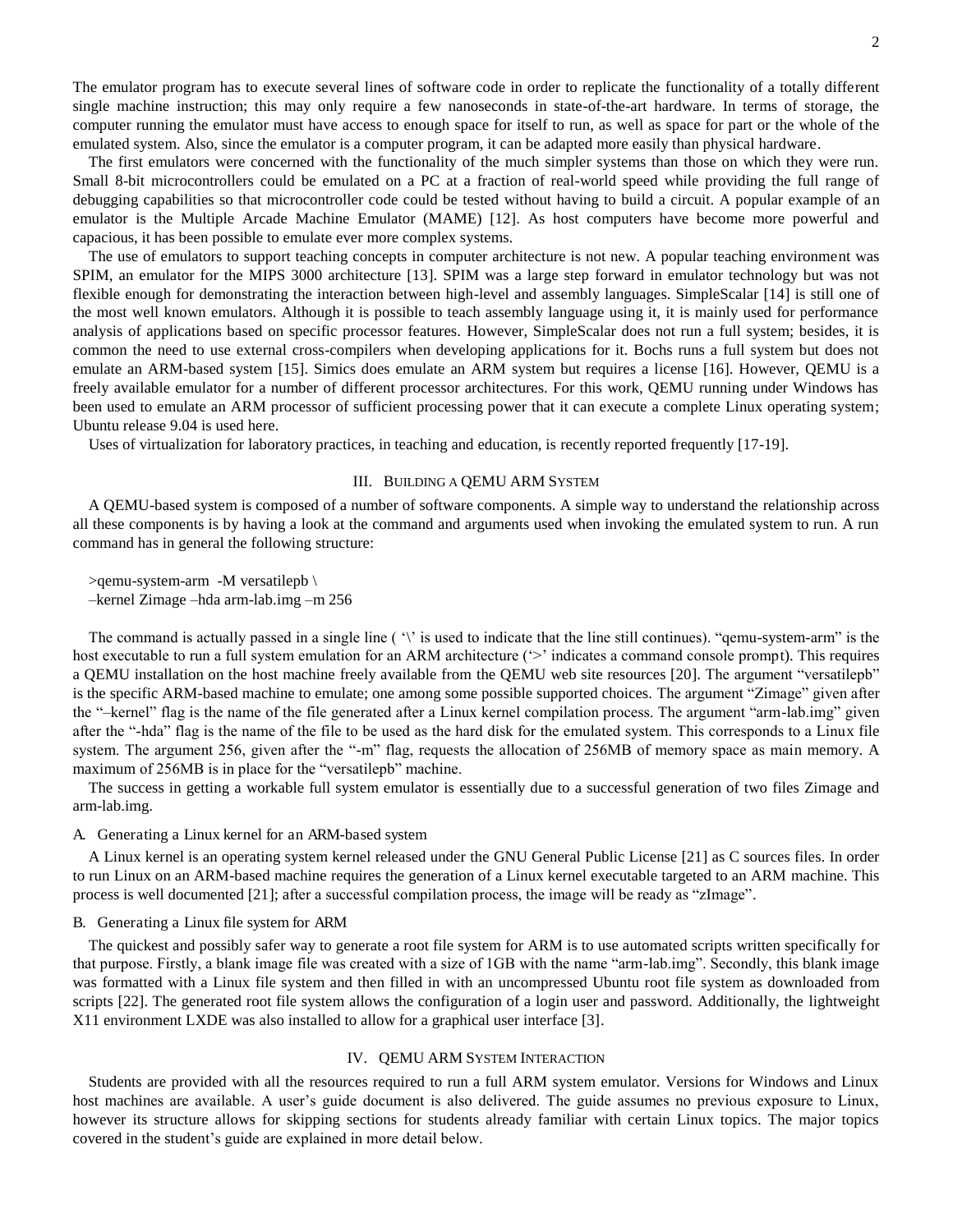#### A. Booting up the System

A script is provided that when executed will pop up a window that will prompt to enter a login name identity. All students get access to the virtual machine with a login name as "arm" and a generic password. Students can opt to personalize their own login and password. First, users are guided to exit the system and regain access to it. Next, basic Linux commands are also introduced, such as, how to create files and folders and how to navigate across directories. Students also learn how to properly shutdown the system. Fig. 1 shows the system running in graphical mode.

#### B. Editing Text Files

To program in assembly language students need to edit text files. Therefore, students are introduced to use common text editors in Linux such as "vim". However, experience shows that some students may struggle to grasp this at first. This is where running the system in graphics mode is an advantage. Students learn how to switch from console mode to graphic mode and back. In graphic mode it becomes very intuitive to use the editor "Leafpad" embedded in the X11 LXDE desktop or to run a lightweight IDE such as Geany [23] (Fig. 1). Leafpad editor is similar to the common "Notepad" in Windows. A shell Linux console as in Fig. 1 is where students get to write Linux commands. Yet a third method for editing is provided. All registered students are given a centralized network space referred to as the Network Drive (ND) by the University IT department. A script for students to map their private ND locally onto the running virtual ARM system is provided. As the user's ND is automatically mounted onto the Windows host where the virtual machine is running, then students are actually sharing their ND storage between their virtual Linux ARM system and the host PC where they are working. This has the benefit that students can opt to edit their Linux programming text files (to be used in the virtual machine) under their favorite text editor in Windows.



Fig. 1. The virtual QEMU-arm system running a graphical mode. A shell console is running as well as a text editor "LeafPad".

#### C. Compiling Projects

A progressive approach was adopted for students to get familiarity and confidence with the compilation process under Linux and the running of executables. Students start compiling (and finding errors in the compilation) very simple single-file C projects, and then move on to multiple-file C projects. Students learn standard procedures for building executables using the Linux utility "make", including linking of external libraries and how to include all these steps into the building process with tailor-made "make" files.

#### D. Preparations for Assembly Language

Students first experience the whole compilation process by invoking the compiler with a verbose flag on. This allows seeing the whole tool chain in action, in particular the role of the assembler and linker. Lecturers spend time with the students examining the structure of the generated assembly file from C programs. Students then learn how to use the assembler to generate object code, and finally use the linker to generate an executable. In particular, the table of symbols of an executable is examined aimed at discerning when and how to strip an executable to reduce its size. Students learn the difference between dynamic linked executables and static linked executables and how to find dynamic libraries dependencies from executables.

#### E. Writing Assembly Language

An assembly language file generated from a minimalistic C file program is used as a starting point. The assembly file is manually stripped down to "bare.s" as the simplest file that could still be successfully executed under Linux. It is so simple that it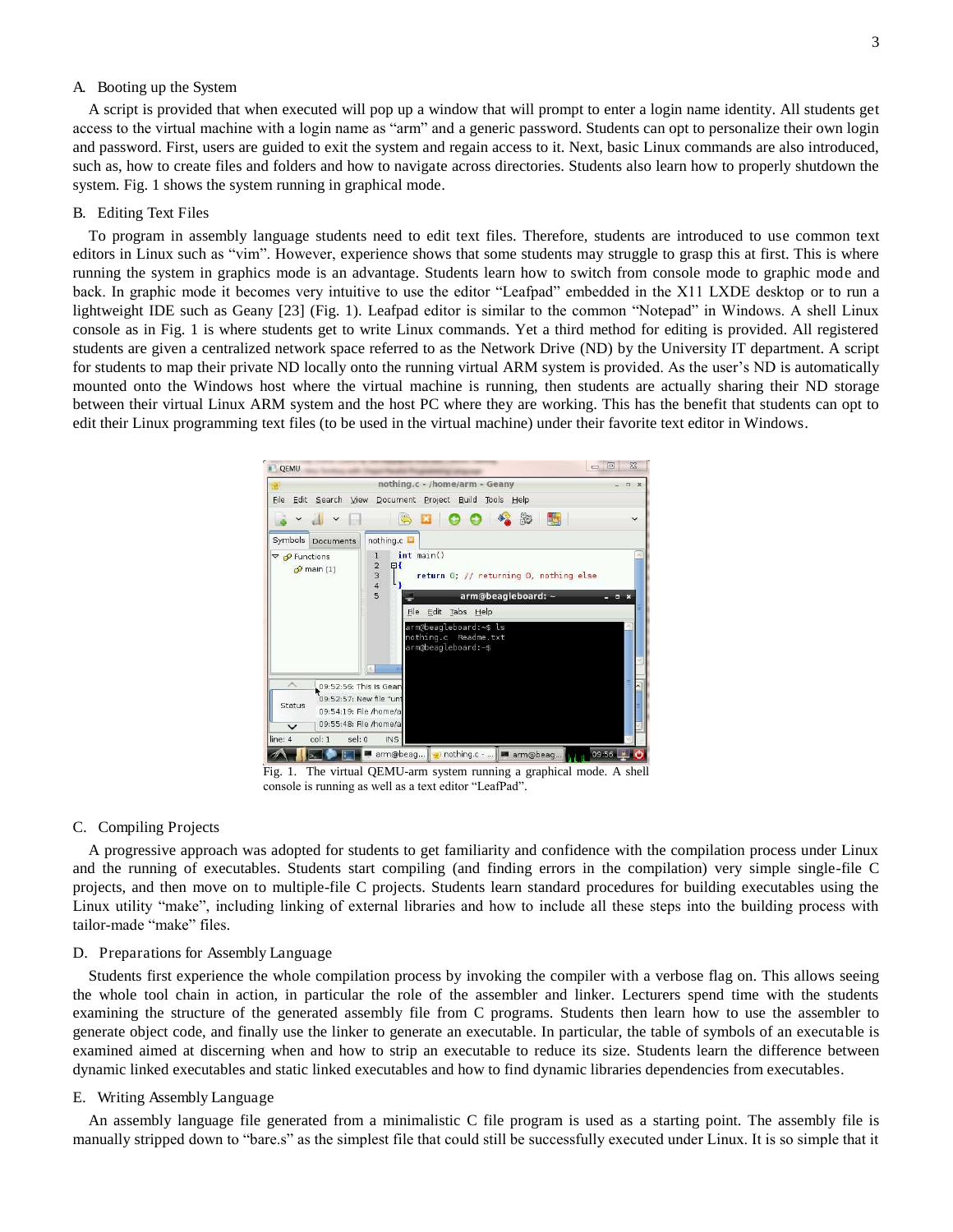has only five lines of text and 42 characters. At this stage many simple yet powerful actions are performed directly at assembly language level. These hands-on experience exercises a rich set of key module learning outcomes centered on the Instruction Set Architecture (ISA) for manipulation of data and memory addressing modes.

Students are then focused on a small project entirely written from scratch in assembly language. Memory data alignment and the use of the standard method for procedure calls for a given processor architecture is learned. Specific use of processor registers for roles such as program counter, link register, stack pointer is discussed. The role of the frame pointer and their careful manipulation in a program before and after a function call is also learned. A key concept introduced here is the creation of stack frames or activation records [24].

#### F. Debugging

The GNU debugger (GDB) has been integrated for use within an assembly language program. Students learn how to compile for debugging, set break points, run a program in steps, examine registers such as the stack pointer and program counter, examine the program stack and walk through the stack frame operation. Students later elaborate on how to receive and manipulate global arguments passed to programs at the time of execution. Also, students practice how to pass and preserve multiple arguments to function calls.

#### G. Optimizing C Programs in Assembly Language

Although students create whole projects entirely written in assembly language it is more likely they will write projects in a high level language such as C. The opportunity here is to show how to take advantage of their knowledge of assembly language. Students are introduced to the analysis of their executables in order to derive metrics on selected sections of their code through the use of profiling by using the Linux utility "gprof" [25]. In particular, a simple program is used to compute the Fibonacci numbers using recursive calls. This illustrates, for instance, how to determine the number of calls performed by a running program to compute the Fibonacci number in a sequence. Students then have a detailed view at the assembly language level of the Fibonacci function and think of an optimization strategy that could be used to minimize the number of calls previously determined. Optimization is then applied by manipulating the function code directly at assembly language level, re-compiled and run to check whether the unmodified and optimized versions are consistent and safe. For the specific optimization performed in labs (a lazy activation record method [26]), students see that the optimized version runs much faster.

#### H. Inline Assembly Language

There are instances where it makes sense to use assembly language embedded into the C code. Students are given specific examples of how to insert single or multiple lines of assembly code as well as the risks associated in doing so.

#### V. MODULE ASSESSMENT AND STUDENT FEEDBACK

Computer Architecture is a 100 contact-hour compulsory module in the second year at the School of Systems Engineering, University of Reading. This is taken by students enrolled to the Computer Science and Electronic Engineering degree programs. It is composed of two-hours of lecturing per week plus two hours of laboratory per week to do the work described in this paper. Extra contact hours span across the academic year. Enrolled students had previous coursework in digital logic, C programming and computer applications. The module provides fundamental knowledge of commercially successful computer architectures with emphasis on their instruction set, organization and hardware/software interface. The following assessable learning outcomes are expected:

- Develop the ability to quantitatively evaluate computer performance by using benchmarks suites
- Develop skills to improve computer performance by using software techniques
- Develop assembly programming skills from laboratory practical sessions

The module is assessed by a written exam and the lab component contributes 30% towards their final mark for the module. The lab component observed common lab practices for teaching engineering undergraduates [27].

In 2010 the old lab assembly language approach was phased out and the new virtual system was rolled in. Since then, a specific survey has been made available to all students taking this lab, to be completed on a voluntary basis. Around 70% of students have completed the survey without any extra reward in order to do so. The survey is composed of 15 questions, from which the following five, are specifically addressing issues directly related to the learning outcomes of the module.

- 1. Have the ARM lab sessions enhanced your understanding of a processor's hardware organization?
- 2. Do you think the lab sessions have prepared you to write ARM assembly code?
- 3. Are you convinced that there are cases where assembly code can speed up the overall execution time when embedded into C code?
- 4. Have the ARM lab sessions given you the opportunity to experiment directly with the instruction set of the ARM processor?

5. Have the ARM lab sessions made it clearer the stages in the execution of different instructions, such as load/store, ALU and branch instructions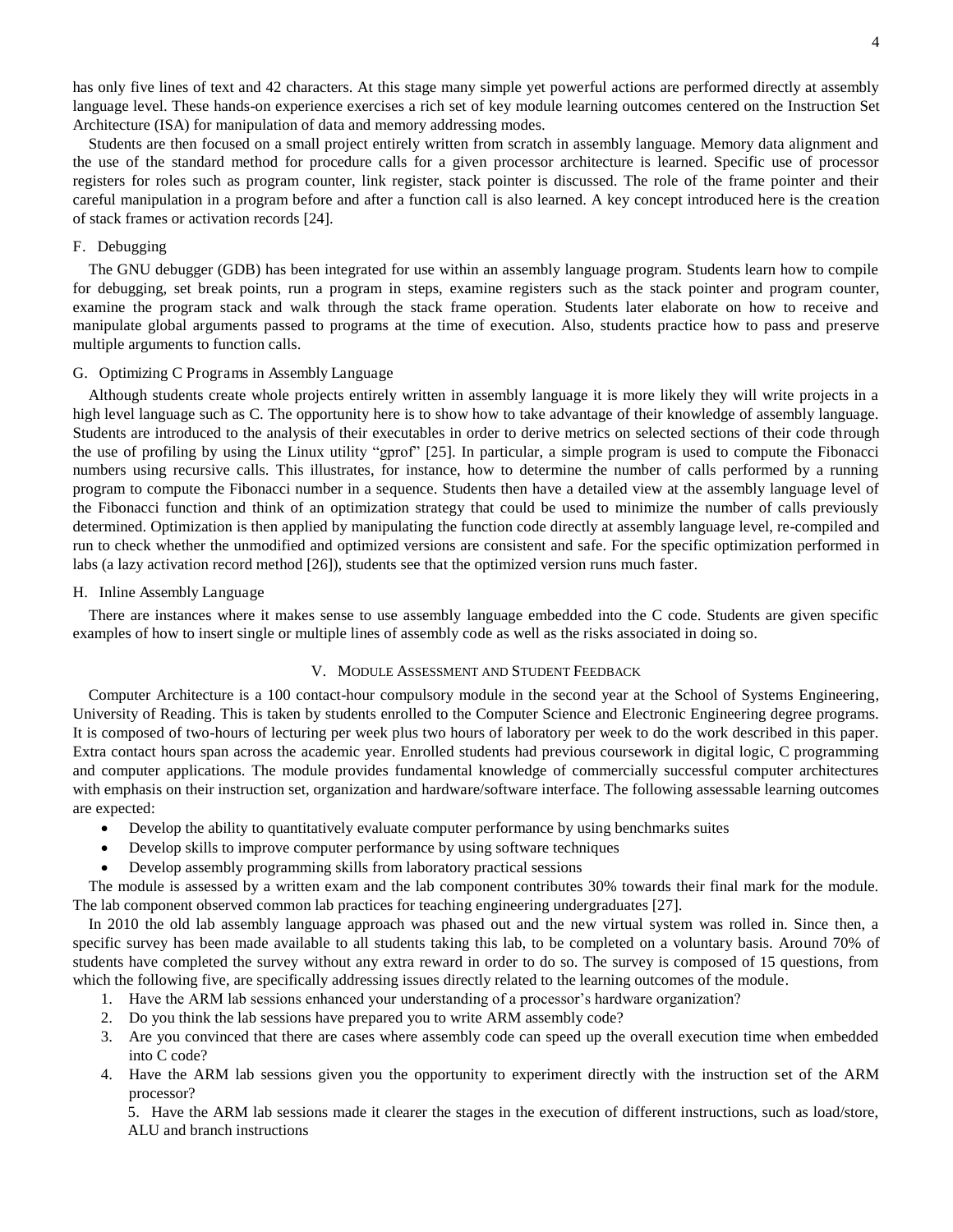| A VERAGE INESTORSES TO I TVE SI ECIPIC QUESTIORS<br>A voluntary survey is applied on line. This survey was introduced since year<br>2010 along with the new system described here.<br>The survey was applied to $N=237$ students |      |      |            |      |     |  |  |  |  |
|----------------------------------------------------------------------------------------------------------------------------------------------------------------------------------------------------------------------------------|------|------|------------|------|-----|--|--|--|--|
| <b>Ouestion</b>                                                                                                                                                                                                                  | SA   | А    | <b>NAD</b> |      | SD  |  |  |  |  |
|                                                                                                                                                                                                                                  | 10.8 | 51.3 | 27.0       | 10.8 | 0.0 |  |  |  |  |
| 2                                                                                                                                                                                                                                | 2.7  | 45.9 | 24.3       | 24.3 | 0.0 |  |  |  |  |
| 3                                                                                                                                                                                                                                | 32.4 | 62.1 | 2.7        | 2.7  | 0.0 |  |  |  |  |
| 4                                                                                                                                                                                                                                | 13.5 | 72.9 | 8.1        | 5.4  | 0.0 |  |  |  |  |
|                                                                                                                                                                                                                                  | 10.8 | 67.5 | 16.2       | 5.4  | 0.0 |  |  |  |  |

TABLE I AVERAGE RESPONSES TO FIVE SPECIFIC QUESTIONS

Average percentages of the responses gathered in the last three years using a Likert-scale are presented in Table I. The scale used is Strongly Agree (SA), Agree (A), Neither Agree nor Disagree (NAD), Disagree (D) or Strongly Disagree (SD). The following remarks can be stated from the responses detailed in Table I:

- Students overwhelmingly feel that they are more directly exposed to the instruction set of a processor (Q4, Q5) and only around 10% of students disagree they have gained understanding of the internal hardware organization of a processor (Q1).
- No one has felt yet that assembly language cannot be of benefit to speed up  $C$  code  $(Q3)$ . In fact, the majority of them have witnessed evidence of that in the labs. One extra question (of the remaining 10 in the survey) confirmed that optimizations at the assembly language level can lead to faster executions.
- However students still do not feel confident enough to write assembly code (Q2). Less than 10% thought that the software development process was not clear and only 5% thought the course was not useful.

The five questions above are not directly related to the virtual emulating system. These questions are there to evaluate whether the learning outcomes of the module are being reinforced by the lab; in other words, what students thought they had learnt. Having gained confidence the new lab is in line with the learning outcomes for the module then it makes sense to have a closer look at what students thought on the virtual system. Consequently, the remaining ten questions in the survey, besides helping to complement the five questions above, were also seeking to get a feeling about issues such as: the use of real hardware vs emulation, working anywhere/anytime vs specific scheduled labs, small cost vs no-cost solutions to students, use of Linux vs another OS, and on-line computer-based assessment vs written reports. Broadly speaking, students feel real hardware is slightly preferable than emulation (5:4) but even a small cost for a hardware kit put the preference back to the virtual system due to having no-cost while providing the flexibility of working anywhere/anytime rather than in scheduled labs (3:1). In 2010 30% of students felt familiarizing with Linux was making the lab harder yet in 2013 this has dropped to under 15%. This is probably explained by the fact that students get to know well in advance (from word of mouth or by reading ahead from the module syllabus) that Linux will be used in the labs. Consistently over the five years, over 90% of students prefer to be assessed using on-line computer-based systems rather than written reports.

Table II shows the final marks achieved by students in their assessment in the last six years. The oldest three years correspond to the old lab content and the newer three years to the new assembly language lab.

Just a quick glance at the table reveals the new lab has produced a significant increase in the final assessment marks. Although apparently simple, the circumstances over these years had a more complex scenario. In the year 2009-10 on-line assessment was introduced and maintained ever since. In Table II, only in the year 2008-09 the assessment was based on written reports. So, it is not easy to decide what really has made the final marks to go up recently as it may be due to the change to computer-based online assessment or the introduction of the virtual system. A simple single factor ANOVA analysis to Table II with the groups 2008-11 and 2011-14 indicates that indeed the median between the old system and the new system are different. A T-test analysis between year 2010-11 to previous years indicates that there was no significant difference (p>30%) in the marks distribution by the introduction of the computer-based on line assessment that year. By contrast, the same analysis between further years does indicate there is a very significant change  $(p<1%)$  across the marks after the new virtual system was introduced that cannot be attribute to the on-line assessment.

The school has a long tradition of gathering, evaluating and incorporating changes based on student feedback collected after every module has been delivered. This is comprehensive and covers both lectures and practical work. This school-wide feedback is assessed by a board of studies set to that end. Their independent statistics gathered from this module indicates the module has become gradually easier, clearer and more interesting. As the feedback is gathered for the whole module (lectures and labs where many small changes have occurred in between) it can only be postulated that the lab component has contributed towards this positive change.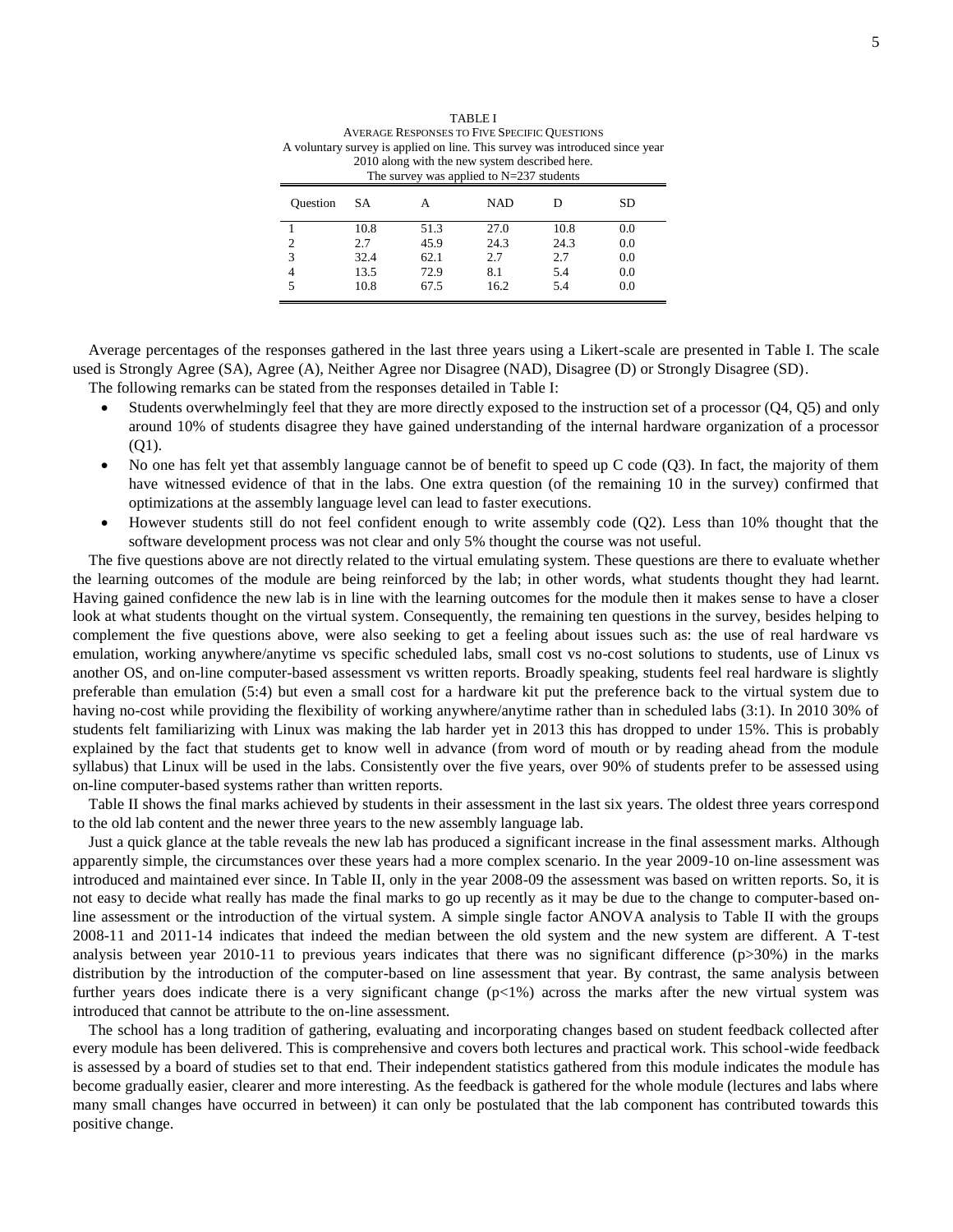| FINAL MARKS IN LABS AFTER ASSESSMENT<br>Years 2011-2014 are for the new system. Number of students is N, standard<br>deviation is SD and minimum and maximum mark is Min, Max.<br>Marks are scaled 1 to 100. |    |      |      |     |     |  |  |  |  |
|--------------------------------------------------------------------------------------------------------------------------------------------------------------------------------------------------------------|----|------|------|-----|-----|--|--|--|--|
| Academic<br>Year                                                                                                                                                                                             | N  | Mean | SD   | Min | Max |  |  |  |  |
| 2008-09                                                                                                                                                                                                      | 36 | 56.3 | 16.8 | 22. | 83  |  |  |  |  |
| 2009-10                                                                                                                                                                                                      | 45 | 56.5 | 16.4 | 17  | 81  |  |  |  |  |
| 2010-11                                                                                                                                                                                                      | 61 | 59.1 | 16.4 | 14  | 88  |  |  |  |  |
| 2011-12                                                                                                                                                                                                      | 76 | 72   | 25.1 | 33  | 93  |  |  |  |  |
| 2012-13                                                                                                                                                                                                      | 61 | 73   | 19.6 | 17  | 100 |  |  |  |  |
| 2013-14                                                                                                                                                                                                      | 50 | 83   | 13.5 | 40  | 100 |  |  |  |  |

TABLE II

#### VI. DISCUSSION

The use of an emulated virtual system for teaching assembly language has proved very useful at the University of Reading in terms of reducing capital expenditure, allowing greater flexibility for teaching while providing a portable solution to students. The combination of the virtual system, teaching material and user manual exhibit:

- Engagement of students with incremental and gradual changes (editing, compiling C, assembly, debugging) in the learning process.
- A dynamic way to identify the application of theory into practice (ISA, activation records, etc.).
- An ability to manage demands encountered in typical employment (code optimizations such as the lazy activation record).
- Student opportunities for identifying what they have to learn and what they have learned (starting from C and asking the compiler to generate assembly language before attempting to write assembly, compiling with or without flags, etc.).
- Student opportunities to validate what they have learned (by checking that results obtained from C source code and from assembly code are consistent).
- Stimulated collaborative learning. Students have engaged in cross collaboration by opening discussions boards using the university virtual learning environment and have also contributed to a number of improvements and minor corrections to the teaching material and user manual.

All of these features play a key role in a pedagogical model in the process of improving student learning experience in a workbased approach [28]. One primary reason for developing this virtual system was reducing the cost per student seat and as such this lab has never been delivered with a real ARM system. Nevertheless, feedback informally received from students, indicates that the lab experiments have been replicated in real ARM systems (Raspberry Pi [29], mobile phones and tablets); students report a similar experience as if using the virtual system. This evidence, although anecdotal, is important to be highlighted for two reasons: it shows a critical reflection from students and that the course success is possibly drawing from previous student learning experience provided by, say, familiarity with a Raspberry Pi. The convenience of students working at home has made the learning process easier, dedicating time of their own to validate the work done in the university lab. It is expected that the impact of teaching assembly language with real hardware would somehow be similar to teaching embedded systems programming with real hardware [30]. Although the cost saving using a virtual system can be seen as modest, depending on the needs and resources of the end user, it is undeniable that low-cost is a key driver for the adoption of more wider institutional solutions based on cloud computing [31]. The virtual system presented here, as future work, can be refactored to be deployed in the cloud.

As time has moved on since its initial introduction, the emulator has been adapted to take account of newer features such as increasing the amount of memory the kernel has available and improved methods of offline storage. Also, staff support has been kept to a minimum; it has mostly required keeping and update of the Ubuntu 9.04 repository and management is directly performed by final users via "apt-get". Once a student has downloaded the initial release for the first time, they are able to personalize their own Linux system to their own preferences. From the viewpoint of an educator, based on experience, it is expected that it would take less aware students around 4-6 hours of familiarization with the virtual system and Linux before going deeper into the technicalities of programming in assembly language.

Reinforcing the features previously highlighted, the method preserves a hands-on approach to gaining skills for software development whilst maintaining the focus on the understanding of key concepts. Not only does the system keep the emphasis on building familiarity with front-end concepts such as a processor instruction set, but it also simplifies the understanding of some back-end key concepts such as the application of specific binary interfaces or the notion of activation records. (Specific topics regarding physical interfaces to input/outputs devices such as GPIO, timers, and interrupts are delivered to students in a different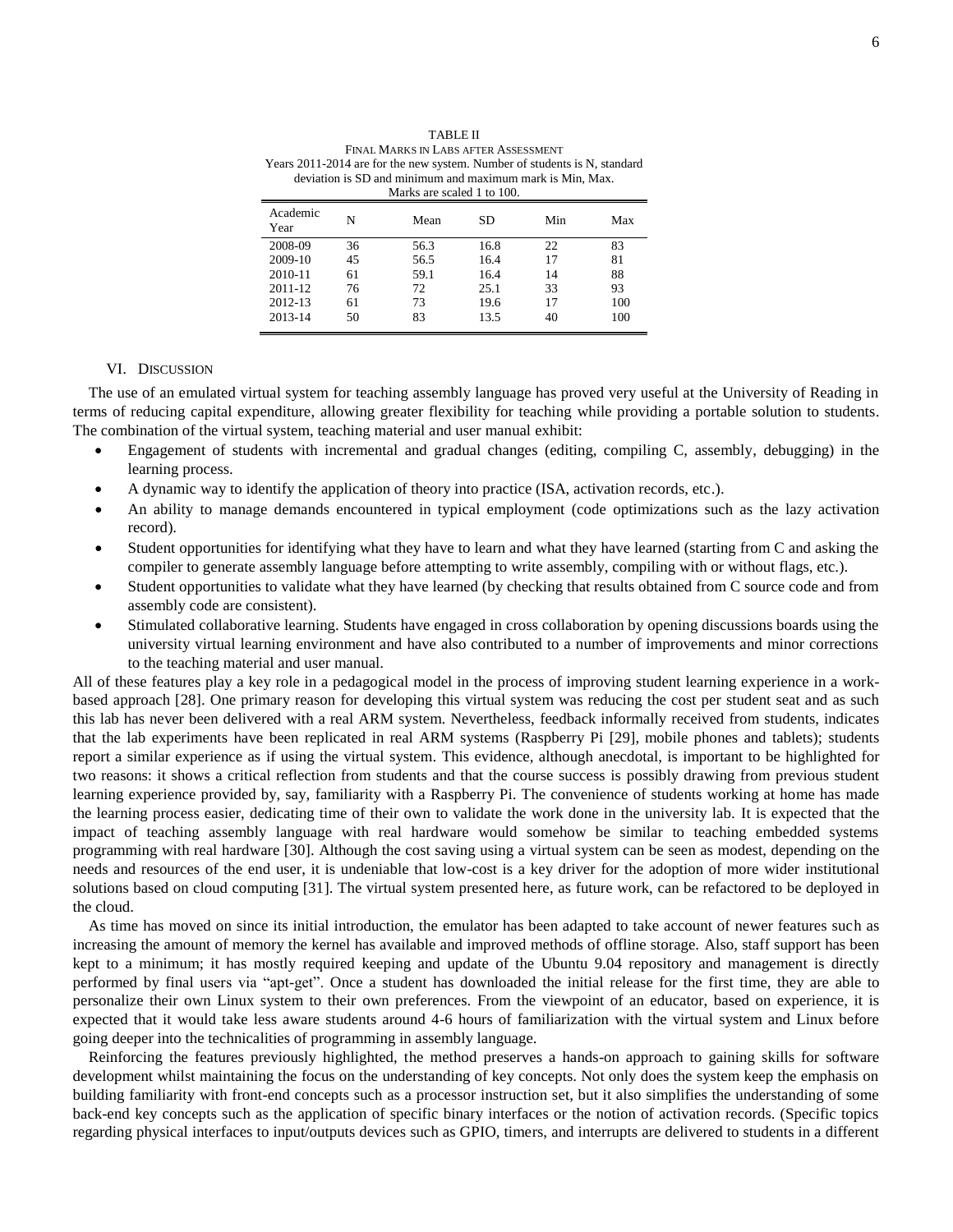teaching module that focuses on embedded microprocessors using real hardware with a PIC32 architecture).

This proposal made it natural to incorporate the standard GNU toolsets for development and also for debugging and profiling using GDB and "gprof". With these tools it becomes straightforward to demonstrate how manual optimizations introduced directly into the assembly language code can improve performance of applications in cases where such optimizations had been unable to be applied by the compilation process itself. Further examples of useful code with direct manipulation of assembly language have been brought into the lab exercises such as bit twiddling routines [32]. Since the deployment of the virtual system students have assimilated concepts and techniques much faster than before. This has made a real difference, with considerable improvement on previous experience in teaching assembly language, judging by the feedback gathered from students over the last few years. Students have been motivated by this new approach. For example, some students have reported that they have been able to port the emulator to Mac operating systems. Indeed, some aware students have installed and replicated the experiments using the 'clang' [33] compiler instead of 'gcc'. One student wrote a Linux script to connect the emulator running in his home machine to the university Network Drive. This script was checked and approved by the university's IT department and has now been adopted as default in the release of the virtual system.

A large benefit, to both the students and the university concerns equipment. If hardware boards were used, enough would have to be purchased in order to have one each, or one per pair of students. In a way, this presents similar challenges to adopting hardware description languages to teach digital logic as opposed to the most traditional approach of using physical gates, flipflops, etc. [34].

The use of freely-available software means that it can be installed on as many computers as necessary, without the need to spend extra money and, crucially, the students can download it for use on their own personal machines. Experimentation is no longer confined to a limited amount of equipment in a fixed-time session. A common request over the years from students has been their wish to take hardware development boards away from the laboratories for them to use in their own time in their home. The system presented in this paper fulfils this student request, without cost or risk to the university.

#### VII. CONCLUSION

Changing to an emulator-based assembly language teaching environment has saved money and increased flexibility for the School of Systems Engineering at the University of Reading by reducing capital investment in hardware-based development kits. Statistical analysis of the feedback gathered over the last six years from students that have taken the module show an increasing level of satisfaction with the new system. It has also allowed students to have more time to learn with the environment since they are able to have their own copy on their personal computers or carry it with them on a USB memory stick facilitating distance learning courses.

#### **REFERENCES**

- [1] F. Bellard, "QEMU, a fast and portable dynamic translator," in USENIX Annual Technical Conf., Anaheim, CA, 2005, pp. 41-46. [Online]. Available: <http://wiki.qemu.org/Manual>
- [2] José O. Cadenas. (2014, Sept.) University of Reading, UK. [Online]. Available[: www.dsd.reading.ac.uk/qemu-arm-0.11.0-lxde.zip](http://www.dsd.reading.ac.uk/qemu-arm-0.11.0-lxde.zip)
- [3] LDXE. [Online]. Available: http://www.lxde.org
- [4] C. G. Guy, "Teaching microprocessors at university," IEE Electronics and Power, vol. 28, no. 3, pp. 253-256, Mar., 1982.
- [5] R. Figueiredo, P. A. Dinda, and J. Fortes, "Resource virtualization renaissance," IEEE Computer, vol. 38, no. 5, pp. 28-31, May, 2005.
- [6] S. Seetharaman and K. Murthy, "Test optimization using software virtualization," IEEE Software, vol. 23, no. 5, pp. 66-69, Sept.-Oct., 2006.
- [7] R. Uhlig, G. Neiger, D. Rodgers, A. L. Santoni, F. C. M Martins, A. V. Anderson, S. M. Bennett, A. Kagi, F. H. Leung, and L. Smith, "Intel virtualization technology," IEEE Computer, vol. 38, no. 5, pp. 48-56, May, 2005.
- [8] M. Rosenblum and T. Garfinkel, "Virtual machine monitors: current technology and future trends," IEEE Computer, vol. 38, no. 5, pp. 39-47, May, 2005.
- [9] M. Mahjoub, A. Mdhaffar, R. B. Halima, and M. Jmaiel, "A comparative study of the current cloud computing technologies and offers," in 1<sup>st</sup> IEEE Int. Symp. on Network Cloud Computing and Applications, Toulouse, France, 2011, pp. 131-134.
- [10] M. Monton, J. Carrabina, and M. Burton, "Mixed simulation kernels for high performance virtual platforms," in IEEE FDL Forum on Specification & Design Languages, Sophia Antipolis, France, 2009, pp. 1-6.
- [11] P. Cheng-Shiuan, C. Li-Chuan, K. Chih-Hung, and L. Bin-Da, "Dual-core virtual platform with QEMU and SystemC," in IEEE Int. Symp. on Next-Generation Electronics, Kaohsiung, Taiwan, 2010, pp. 69-72.
- [12] MAME. [Online]. Available: www.mamedev.org
- [13] J. Larus. (1990). SPIM S20: A MIPS R2000 Simulator. [Online]. Available[: http://spimsimulator.sourceforge.net](http://spimsimulator.sourceforge.net/)
- [14] D. Burger and T. A. Austin. (1997, Jun.). The SimpleScalar toolset, version 2.0. ACM SIGARCH Computer Architecture News. [Online]. 25(3), pp. 13-25. Available: http://www.simplescalar.com
- [15] K. P. Lawton, "Bochs: A portable PC emulator for Unix/X," Linux Journal, vol. 1996, no. 29es, pp. 7, Sept., 1996.
- [16] P. S. Magnusson, M. Christensson, J. Eskilson, D. Forsgren, G. Hallberg, J. Hogberg, F. Larsson, A. Moestedt, and B. Werner, "Simics: a full system simulation platform," IEEE Computer, vol. 35, no. 2, pp. 50-58, Feb., 2002.
- [17] M. Anisetti, V. Bellandi, A. Colombo, M. Cremonini, E. Diamiani, F. Frati, J. T. Hounsou, and D. Rebeccani, "Learning computer networking on open paravirtual laboratories" IEEE Trans. Educ., vol. 50, no. 4, pp. 302-311, Nov., 2007.
- [18] S. Ros, A. Robles-Gomez, R. Hernandez, A. C. Caminero, and R. Pastor, "Using virtualization and automatic evaluation: adapting network services management courses to the EHEA" IEEE Trans. Educ., vol. 55, no. 2, pp. 196-202, May, 2012.
- [19] L. Xu, D. Huang, and W-T. Tsai, "Cloud-based virtual laboratory for network security education" IEEE Trans. Educ., vol. 57, no. 3, pp. 145-150, Aug., 2014.
- [20] QEMU. [Online]. Available: [http://wiki.qemu.org/Main\\_Page](http://wiki.qemu.org/Main_Page)
- [21] Linux Kernel. [Online]. Available: www.kernel.org
- [22] Ubuntu. [Online]. Available: https://wiki.ubuntu.com/ARM/RootfsFromScratch